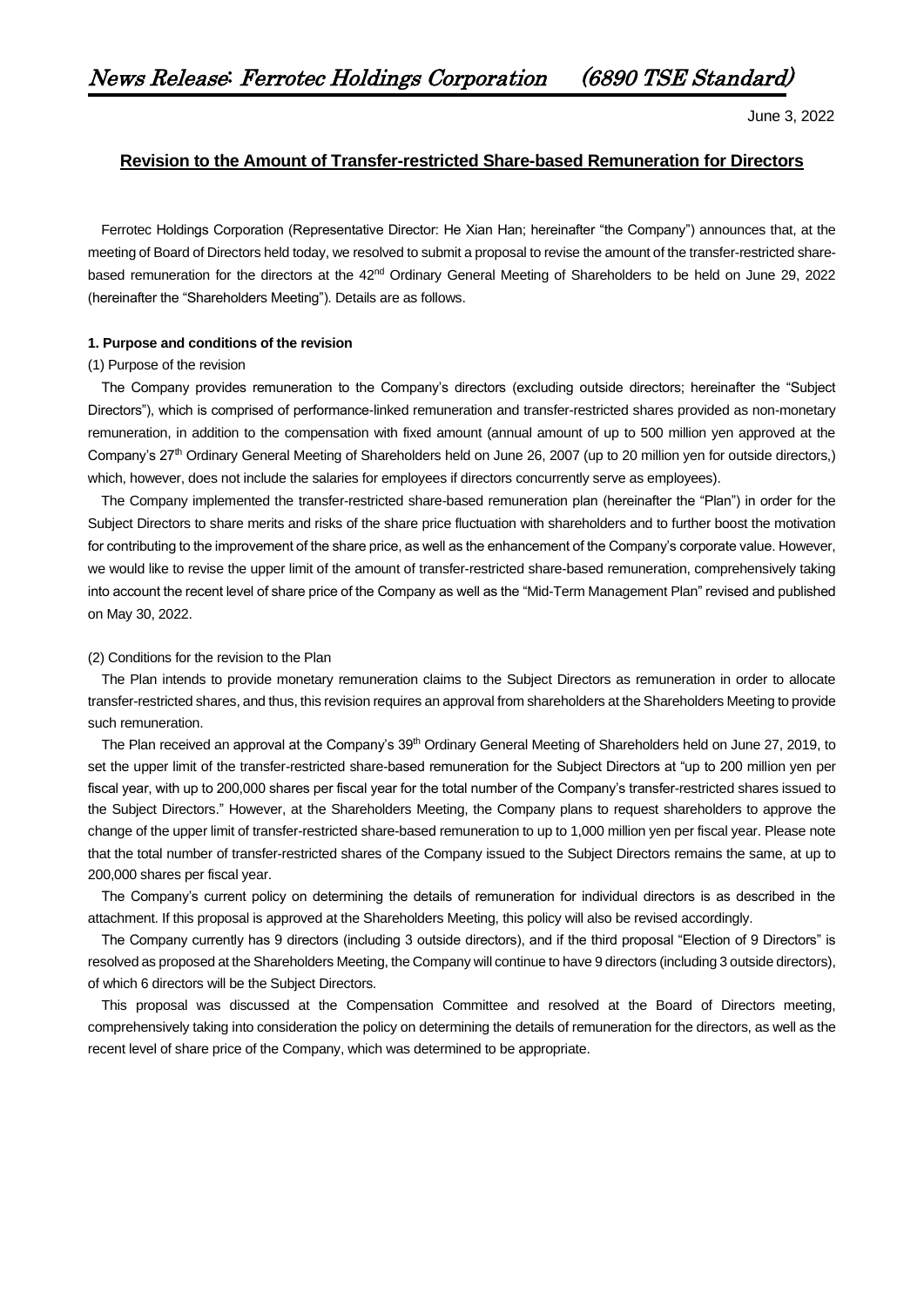## [Attachment]

<Policy on Determining the Details of Remuneration for Individual Directors> (Current)

 The Company resolved on the policy for determining the details of remuneration for individual directors at the Board of Directors meeting held on March 22, 2021.

 Further, the Board of Directors confirmed that the decision-making method and the remuneration amount for individual directors for the relevant fiscal year are consistent with such determination policy, and that the reports from the Compensation Committee were respected, and thus the remuneration is deemed as appropriate in accordance with the policy.

The details of the policy for determining the details of remuneration for individual directors are as follows:

### i) Basic Policy

The Company follows its basic policy to design its remuneration plan for the directors that enhances incentives for them to improve the short-, medium- and long-term performance in light of their mission to continuously improve the corporate value through their business activities. Specifically, it is comprised of 3 types of remuneration; fixed remuneration, performance-linked remuneration that is linked to the consolidated net income of the relevant fiscal year (a key indicator), and the transfer-restricted share-based remuneration as the medium- and long-term incentive. Outside directors shall receive fixed remuneration only.

ii) Policy for Determining the Individual Amount of Basic Remuneration (Monetary Remuneration)

Basic remuneration for the Company's directors is monthly fixed remuneration determined while taking into account a comprehensive range of factors, including their positions, duties, full/part-time status, and their level of contribution to the Company.

iii) Policy for Determining the Details and the Method of Calculation of the Amount or the Numbers of Performance-linked **Remuneration** 

For performance-linked remuneration, monetary remuneration is paid at a certain time each year as an incentive based on the Company's performance attributable to the directors, including the representative director, in order to emphasize the linkage between the shareholder value and the executive remuneration, with the aim to improve EPS (earnings per share) directly linked to the share price, from a viewpoint of focusing on shareholder returns.

The Company is a holdings company that serves as the core of the Ferrotec Group. Therefore, consolidated net income attributable to owners of parent before performance-linked remuneration is adopted as a performance parameter for the entire corporate group. If the consolidated net income attributable to owners of parent falls below the dividend amount of a year, the performance-linked remuneration shall not be paid.

iv) Policy for Determining the Details and the Method of Calculation of the Amount or the Numbers of Transfer-restricted Share-based Remuneration

Transfer-restricted share-based remuneration is granted to directors, including the representative director, in order to share merits and risks of the share price fluctuation with shareholders, to improve the share price, and to enhance the willingness to contribute to the improvement of the corporate value more than ever. For the transfer-restricted shares, all of the monetary remuneration claims provided by the Company at a certain time of the year shall be paid as properties contributed in kind, and they shall receive the issuance of new shares or the retirement of treasury shares of the Company's common stock. The total amount of the monetary remuneration claims shall be up to 200 million yen per year, or up to 200,000 shares per fiscal year, as approved at the 39th Ordinary General Meeting of Shareholders held on June 27, 2019. In addition, the transfer restriction period is 3 years or longer, and such shares cannot be transferred to a third party, or be disposed of in any ways including creating a security interest during the period.

v) Policy for Determining the Ratio of the Amount of Monetary Remuneration and the Amounts of Performance-linked Remuneration or Transfer-restricted Share-based Remuneration, to the Individual Remuneration Amount for the Directors

He Xian Han, Representative Director and President, who was delegated based on the Board of Directors resolutions, will call and consult with the Compensation Committee pursuant to the provision of the rules and regulations, in order to secure fairness and transparency. The Compensation Committee shall consider the level that allows the Company to acquire and secure excellent managerial personnel, comprehensively consider various conditions including the appropriate amount as a sound incentive toward sustainable growth of the Company and its improvement of the medium- and long-term business performance, and other business environment as well as its business management strategy, then determine the ratio of fixed remuneration and variable remuneration (performance-linked remuneration and transfer-restricted share-based remuneration) for directors. The details of such decision shall be reported to the Board of Directors by the Compensation Committee.

In addition, the above consideration factors are the key indicator for the Company, and the Company shall aim to design the ratio of executive remuneration to be approximately 70% for fixed remuneration and 30% for variable remuneration, and find a comprehensive balance at the same time.